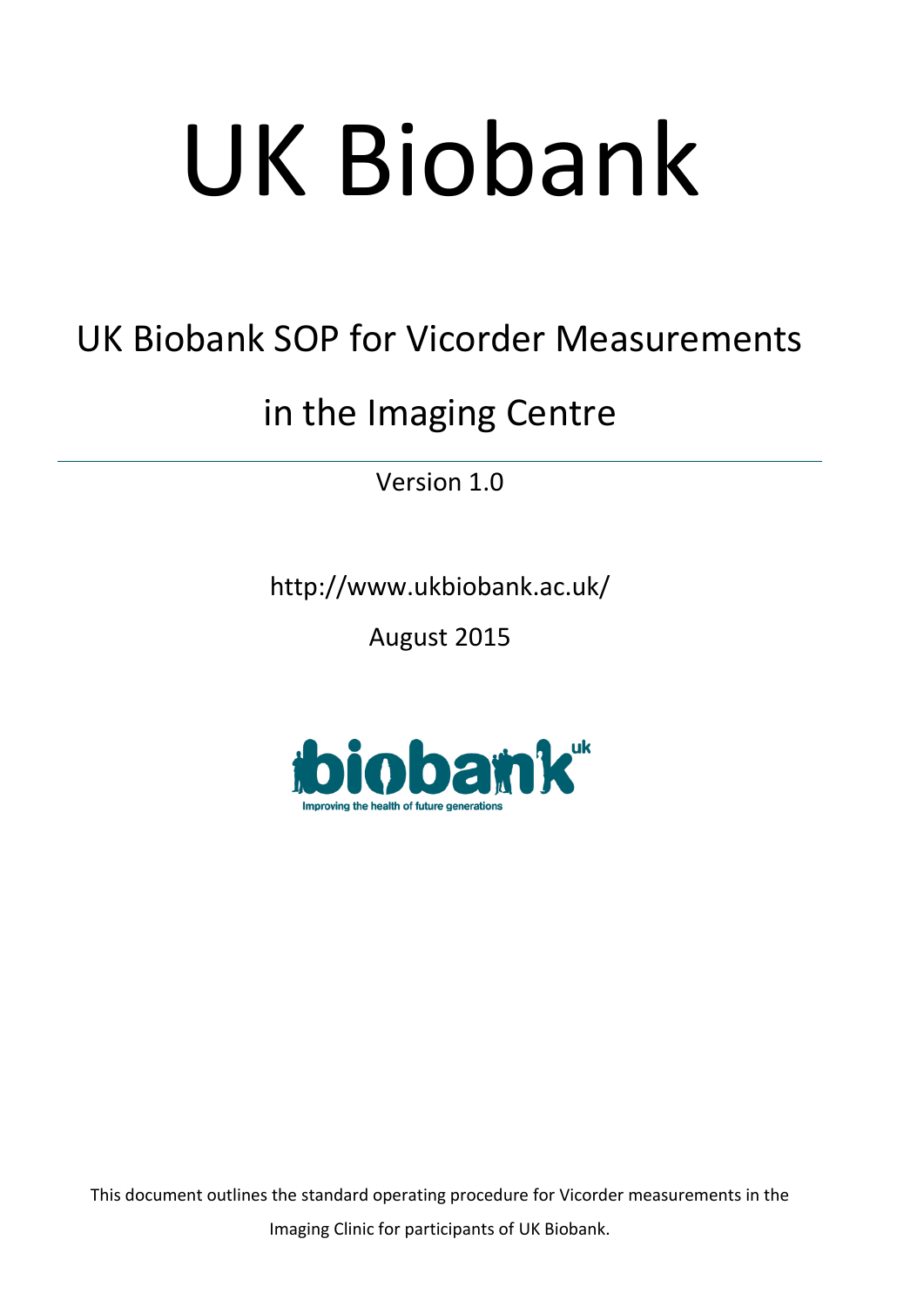#### **Contents**

### **1. Correct Use of the Vicorder**

**1.1:** This manual details the standard operating procedure for Vicorder measurements for the cardiac MRI scan in the Imaging Clinic for participants of UK Biobank.

**1.2:** The vicorder measurement is repeated twice, once immediately prior to the aortic distensibilty scan and once immediately after.

### **2. Vicorder brachial cuff positioning.**

**2.1:** The Brachial cuff has a red wire attached to it.

**2.2:** Place the cuff onto the humerus of the left arm like a blood pressure cuff; ensure the connection is towards the inside of the humerus, towards to bicep region.

**2.3:** Enclose the arm within the cuff and Velcro strap it into place on the arm. Ensure it is tight enough not to come undone, but there is still sufficient space for inflation of the cuff.

#### **3. Vicorder participant registration**

**3.1:** Double click on the Vicorder icon on the desktop, the software will open and perform various checks on the hardware.

**3.2:** When the checks are complete you will see the 'home page' (figure 1).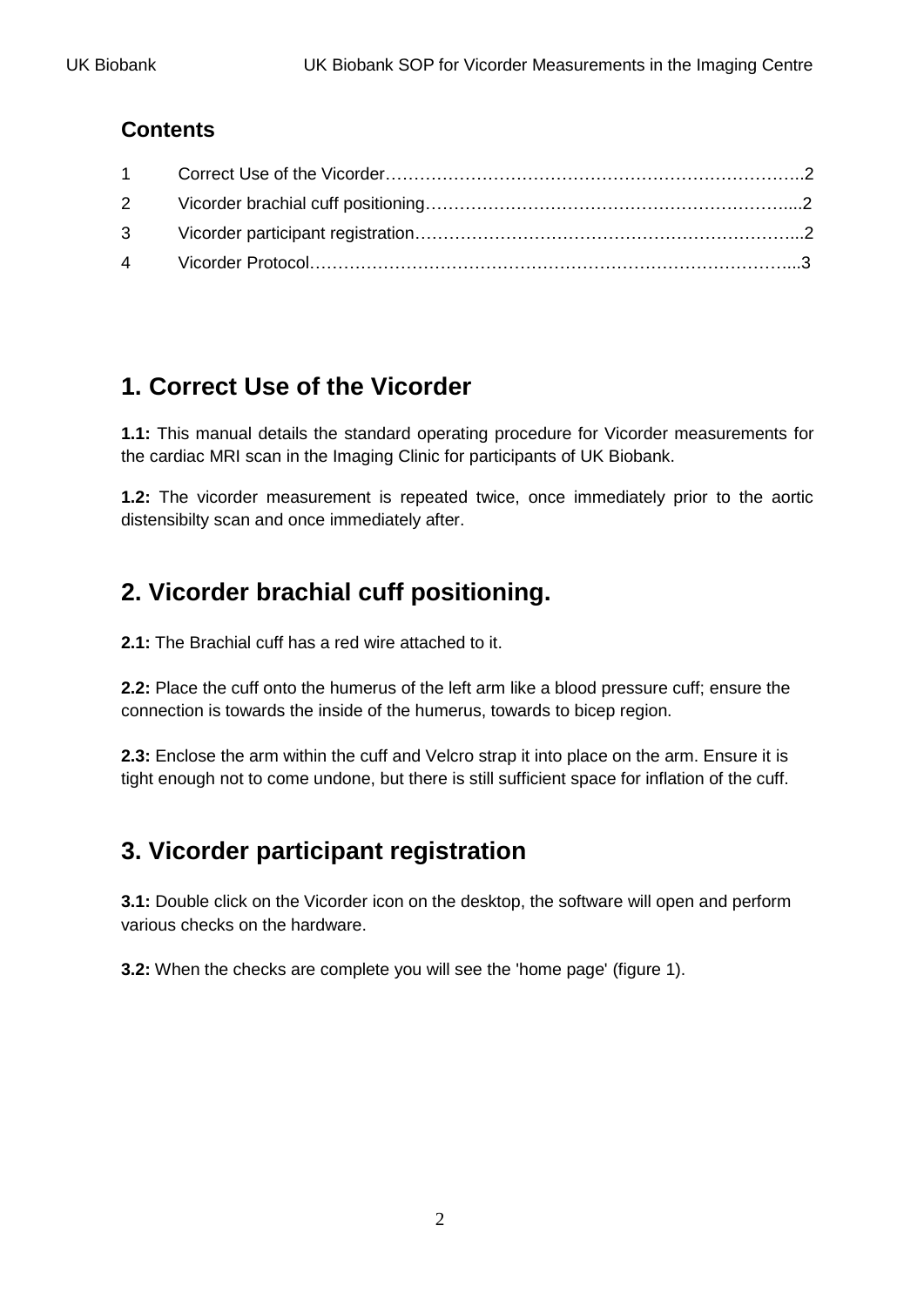**licorder** 

| Vicorder - [Administration]<br>File Site Settings Help<br>图                 |                                | $\Box$ $\Box$<br>$ E$ $\times$                        |   |
|-----------------------------------------------------------------------------|--------------------------------|-------------------------------------------------------|---|
| Patients:                                                                   | <b>Anonymous</b>               |                                                       |   |
| First Name(s)   ID<br>Last Name<br>[Anonymous]                              |                                | Exam Quick Launch                                     |   |
| 3X J5 PC XN<br>ZV CX 2B D4<br>$\triangleq$ test 58<br>32<br>32 <sup>°</sup> |                                | Doppler                                               |   |
|                                                                             |                                | <b>PVR</b>                                            | Ċ |
|                                                                             |                                | <b>PPG</b>                                            | ۱ |
|                                                                             |                                | <b>Pressures</b>                                      |   |
|                                                                             |                                | <b>PWV</b>                                            |   |
|                                                                             |                                | <b>PWA</b>                                            |   |
|                                                                             |                                | <b>ABI</b>                                            |   |
|                                                                             |                                | <b>OSC BP</b>                                         |   |
| $\leftarrow$<br>$\rm III$                                                   |                                | Outflow                                               |   |
| ID Filter:<br>Last Name Filter:                                             |                                | <b>Reflux</b>                                         |   |
| Always default to Anonymous<br><b>Clear Filters</b>                         |                                | <b>Endo Check</b>                                     |   |
|                                                                             | <b>Email</b><br><b>Explore</b> | Ordered By:                                           |   |
|                                                                             | <b>PDF</b>                     | <b>New Examiner</b><br>[None]                         |   |
| <b>Patient Details</b><br><b>New Patient</b>                                |                                | $\frac{1}{\sqrt{2}}$<br>[None]<br><b>New Reviewer</b> |   |
| v6.1.4892                                                                   | Multi-Exam PDF                 | <b>Database Utilities</b><br>Import                   |   |
| <b>Admin Setup</b><br>Search                                                |                                | <b>Export</b>                                         |   |
| SKIDMORE MEDICAL                                                            |                                | VICORDER                                              |   |

**Figure 1: The Vicorder 'home page'**

**3.3:** Select File from the top level menu and then choose the 'New Patient' option. This will automatically populate the participant details (ID and Last Name).

**3.4:** Highlight the new patient in the list to the left of the screen.

#### **4 .Vicorder Protocol.**

**4.1:** With the correct participant highlighted select 'PWA' from the quick launch area to the right of the home page.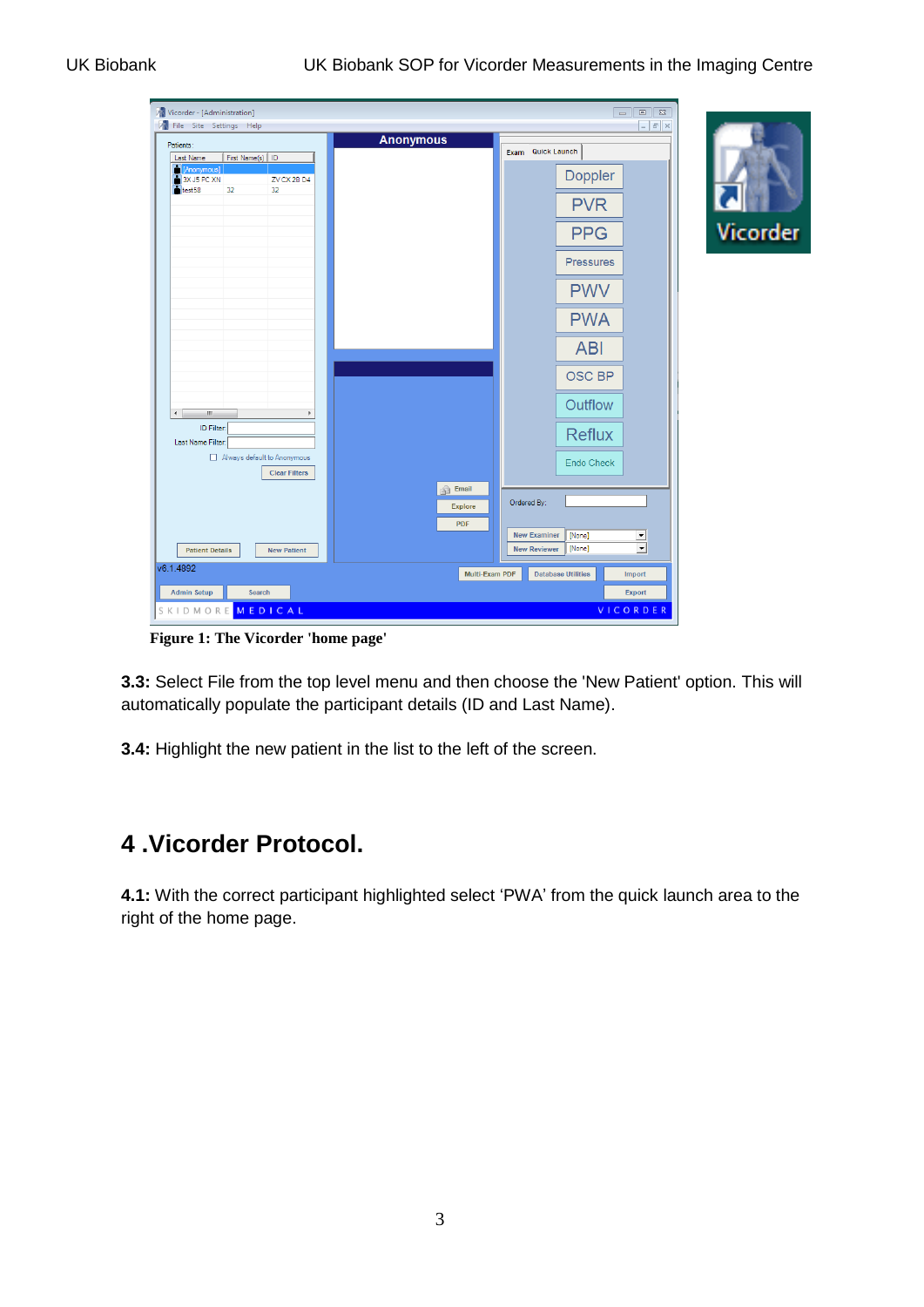#### UK Biobank UK Biobank SOP for Vicorder Measurements in the Imaging Centre

| PWV/PWA Study                                                                                                                      | $\mathbf{x}$                                                                                                                |  |  |
|------------------------------------------------------------------------------------------------------------------------------------|-----------------------------------------------------------------------------------------------------------------------------|--|--|
| <b>Study</b><br>Study Name:<br><b>AB CD EF GH</b>                                                                                  | Data Saving<br>Data Save Path:<br>C:\Users\UKBBUser\Documents<br>$\bullet$                                                  |  |  |
| <b>Patient Details</b><br>First Name:<br><b>AB CD EF GH</b><br>Last Name:                                                          | File Name:<br>Example: data.csv<br><b>AB CD EF GH.csv</b>                                                                   |  |  |
| <b>View/Edit Patient Information</b><br>Calculations                                                                               | <b>Site</b><br>Proximal<br>▼<br>Proximal:<br><b>Distal</b><br>$\overline{\phantom{a}}$<br>Distal:<br>Cuff Type:<br>Brachial |  |  |
| $\div$ cm<br>0.0<br>Length:<br>Systollic:<br>$\exists$ mmHg<br>$\bf{0}$<br><b>OSC BP</b><br>MAP:<br>$\exists$ mmHg<br>$\bf{0}$     | $\blacktriangledown$<br><b>Comments</b><br>土                                                                                |  |  |
| Diastolic:<br>$\frac{1}{2}$ mmHg<br>$\bf{0}$<br>Height:<br>÷∣cm<br>$\bf{0}$<br>$BSA = 0.00$<br>$\exists$ Kg<br>Weight:<br>$\bf{0}$ | $\overline{\nabla}$                                                                                                         |  |  |
| Ok                                                                                                                                 | Cancel                                                                                                                      |  |  |

**Figure 2: The Pulse Wave Analysis (PWA) study set up**

**4.2:** Choose 'OSC BP' to get a measure of the blood pressure.

**4.3:** Warn the participant that the cuff will inflate a couple of times and then press space to inflate the Cuff.

**4.4:** The cuff will 'seat' around the participant's arm and you will begin to see a trace appear on the screen (figure 3).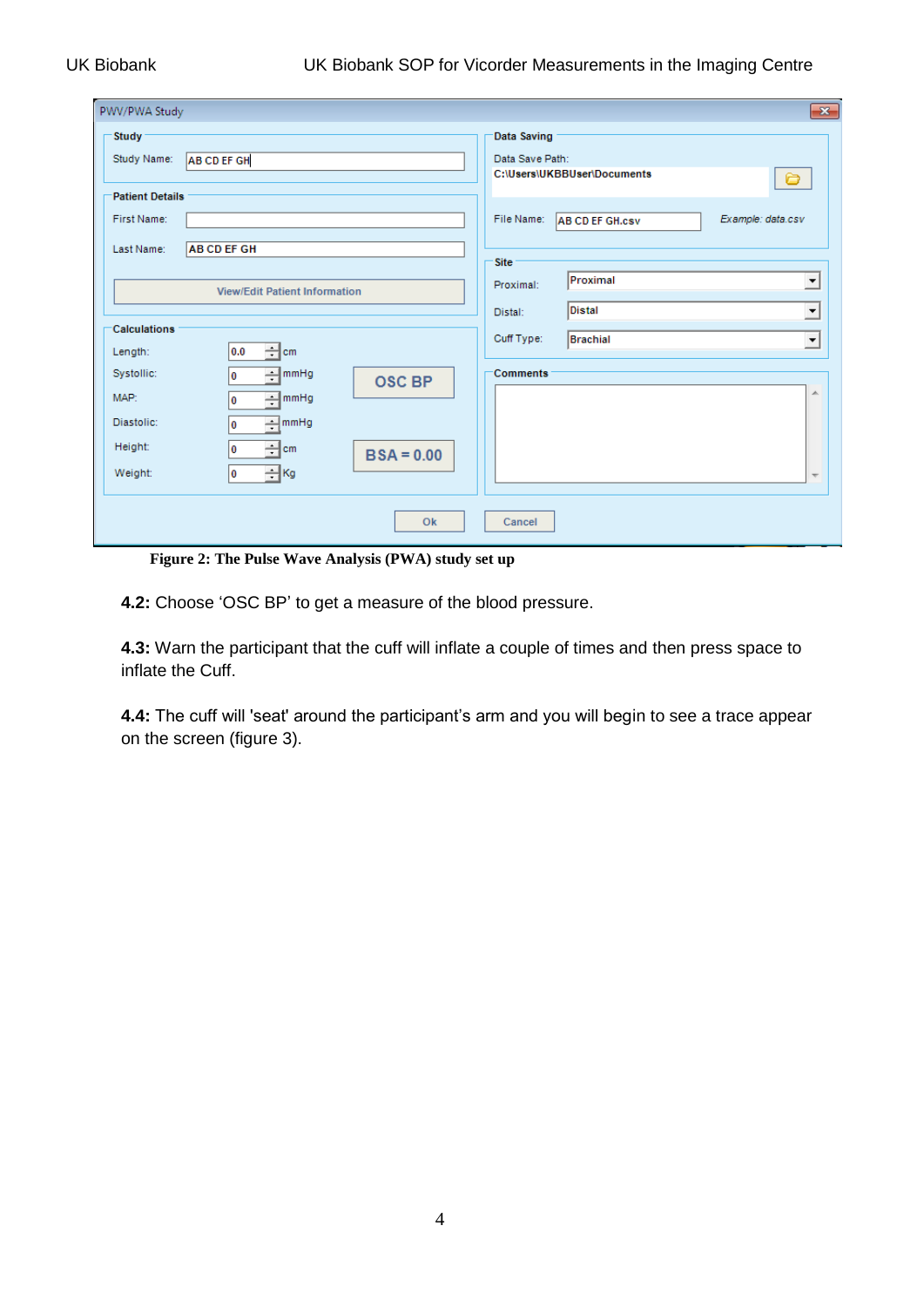

**Figure 3: The trace when collecting the blood pressure measurement**

**4.5:** The software will automatically stop and capture the result. Hit 'Return' to close and save the measure (figure 4).



**Figure 4: The blood pressure results. Hit Return.**

**4.6:** Hit 'OK' again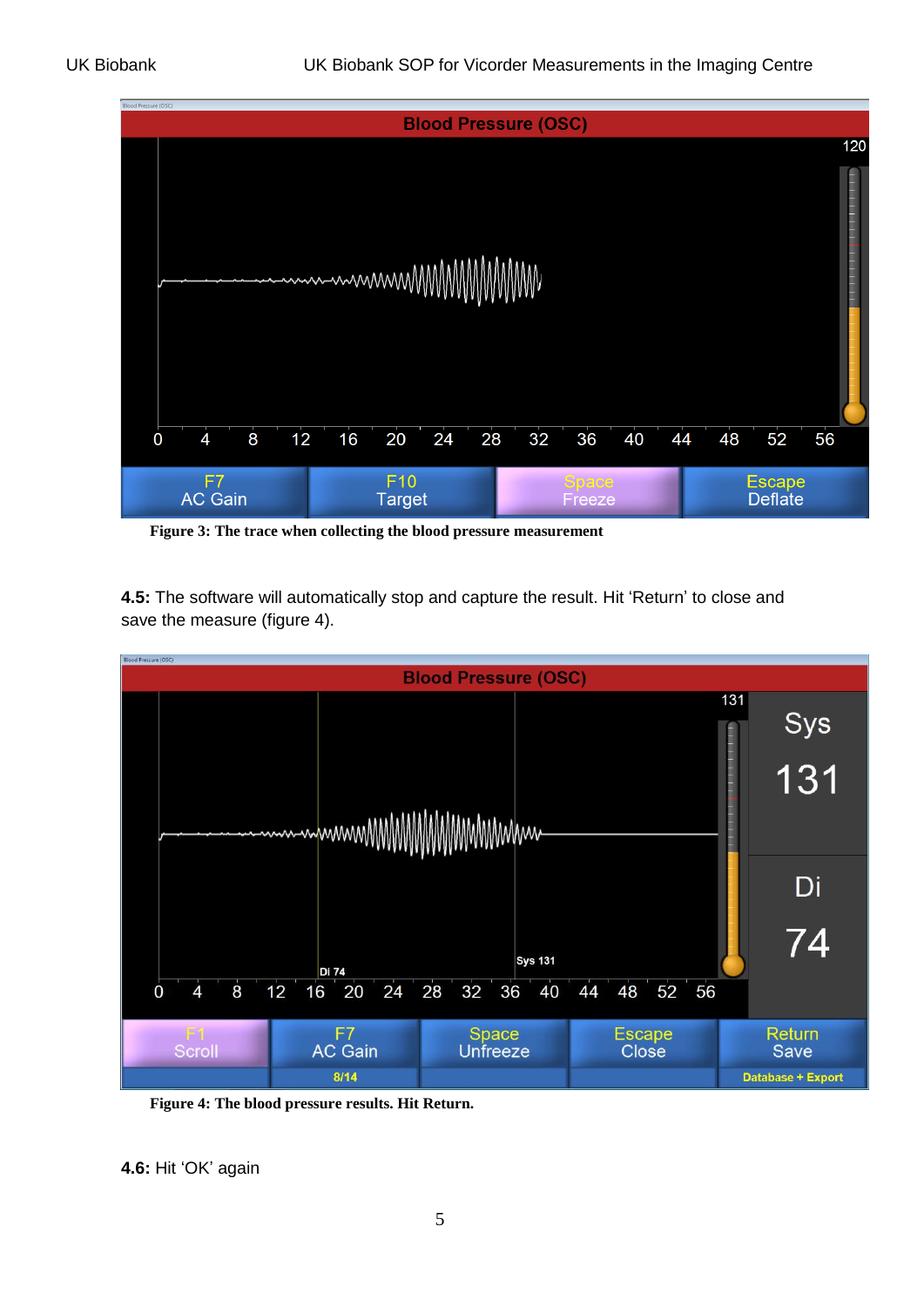**4.7:** Press 'Space' to start inflating the cuff once more for the PWA measure.

**4.8:** You should start seeing a trace appear after a few seconds. Let the trace run across the screen 4 times (10 beats) and then hit 'Space' again to 'freeze' the results (figure 5).



**Figure 5: The results of the PWA measure**

**4.9:** Hit 'Return' to save the results and close the measure.

**4.10:** If you are asked to confirm the location then just hit 'Save'.

**4.11:** A second measure is required after the distensibility scan has completed. .

**4.12:** Leave the PWA measure open and warn the participant that the cuff will inflate once more once the distensibility has finished.

**4.13:** Hit 'Space' to start inflating.

**4.14:** You should start seeing a trace appear after a few seconds.

**4.15:** Let the trace run across the screen 4 times (10 beats) and then hit 'Space' again to 'freeze' the result.

**4.16:** Then hit 'Return' to save the results and close the measure.

**4.17:** If you are asked to confirm the location then just hit 'Save'.

**4.18:** Finally, hit 'Escape' to leave the measure and return to the Home Screen.